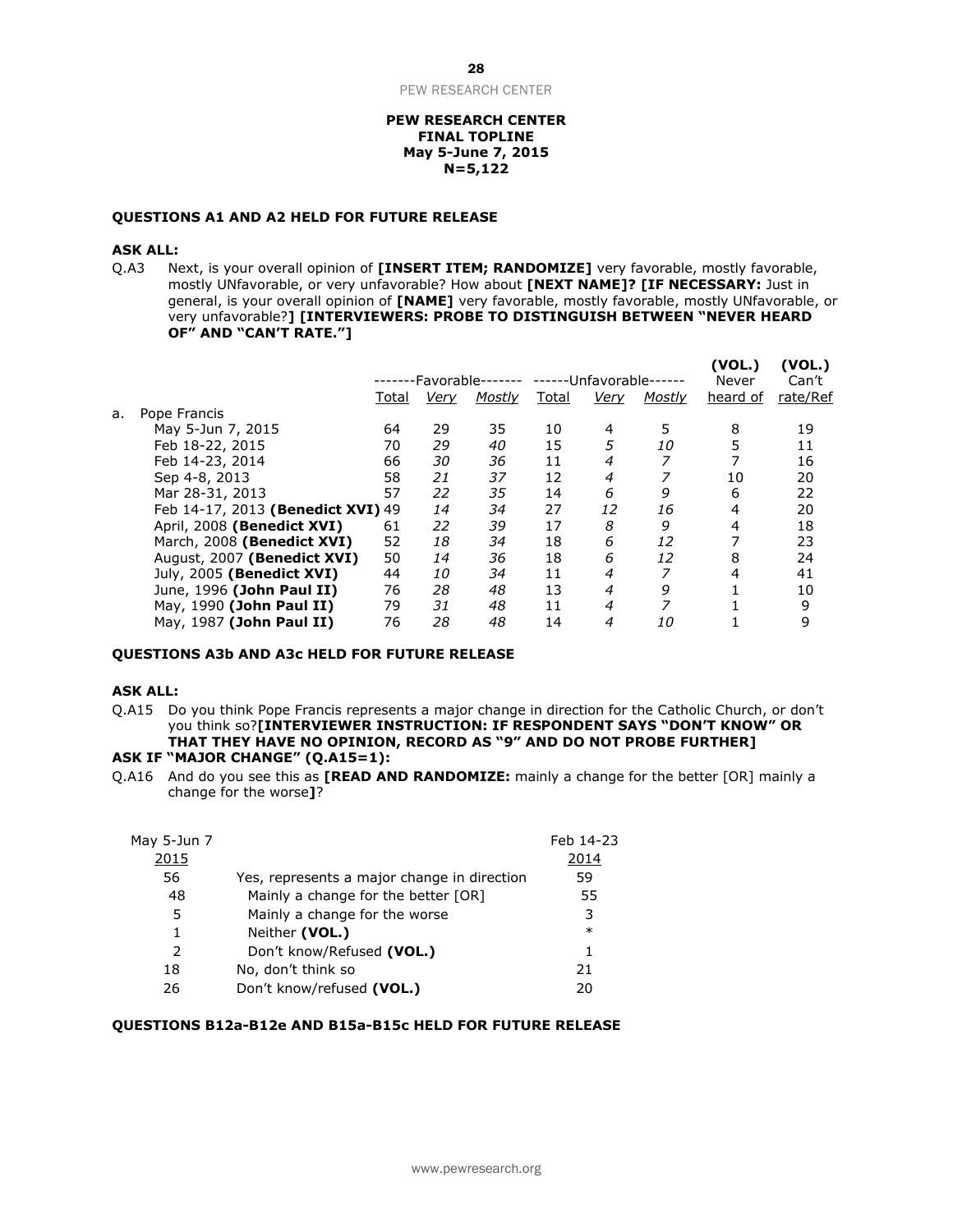# **ASK ALL:**

 $\overline{\phantom{a}}$ 

On another subject,

Q.D27 From what you've read and heard, is there solid evidence that the average temperature on earth has been getting warmer over the past few decades, or not?

#### **ASK IF EARTH IS GETTING WARMER (Q.D27=1):**

Q.D28a Do you believe that the earth is getting warmer **[READ AND RANDOMIZE:** mostly because of human activity such as burning fossil fuels [OR] mostly because of natural patterns in the earth's environment**]**?

| -Yes, solid evidence- |               |                     |                 |               |           |          |         |
|-----------------------|---------------|---------------------|-----------------|---------------|-----------|----------|---------|
|                       | Mostly b/c of |                     |                 |               |           |          |         |
|                       |               | Mostly b/c of       | natural         |               |           | (VOL.)   | (VOL.)  |
|                       |               | human activity      | patterns in the |               |           | Mixed/   | Don't   |
|                       |               | such as burning     | earth's         | (VOL.)        |           | some     | know/   |
|                       | <u>Total</u>  | <u>fossil fuels</u> | environment     | <b>DK/Ref</b> | <u>No</u> | evidence | Refused |
| May 5-Jun 7, 2015     | 68            | 45                  | 18              | 5             | 25        | 2        | 5       |
| Aug 15-25, 2014       | 72            | 46                  | 22              | 3             | 25        |          | 2       |
| Feb 27-Mar 16, 2014   | 61            | 40                  | 18              | 3             | 35        |          | 3       |
| Oct 9-13, 2013        | 67            | 44                  | 18              | 4             | 26        | 2        | 5       |
| Mar 13-17, 2013       | 69            | 42                  | 23              | 4             | 27        | 1        | 4       |
| Oct 4-7, 2012         | 67            | 42                  | 19              | 6             | 26        |          | 6       |
| Nov 9-14, 2011        | 63            | 38                  | 18              | 6             | 28        |          | 8       |
| Feb 22-Mar 1, 2011    | 58            | 36                  | 18              | 5             | 34        | 2        | 5       |
| Oct 13-18, 2010       | 59            | 34                  | 18              | 6             | 32        |          | 8       |
| Sep 30-Oct 4, 2009    | 57            | 36                  | 16              | 6             | 33        | 2        | 8       |
| April, 2008           | 71            | 47                  | 18              | 6             | 21        | 3        | 5       |
| January, 2007         | 77            | 47                  | 20              | 10            | 16        |          | 6       |
| August, 2006          | 77            | 47                  | 20              | 10            | 17        |          | 5       |
| July, 2006            | 79            | 50                  | 23              | 6             | 17        |          | 3       |
| June, 2006            | 70            | 41                  | 21              | 8             | 20        |          | 9       |

### **ASK IF EARTH IS NOT GETTING WARMER (Q.D27=2):**

Q.D28b Do you think that we just don't know enough yet about whether the Earth is getting warmer or do you think it's just not happening?

| May 5-Jun 7  |                                     | Aug 15-25,   | Feb 27-Mar 16 | Oct 9-13          |
|--------------|-------------------------------------|--------------|---------------|-------------------|
| <u> 2015</u> |                                     | <u> 2014</u> | 2014          | 2013 <sup>1</sup> |
| 25           | NET No solid evidence               | 25           | 35            | 26                |
| 11           | Just don't know enough yet          | 11           | 17            | 12                |
| 12           | Just not happening                  | 13           | 17            | 13                |
| 2            | Don't know/Refused (VOL.)           |              |               |                   |
| 75           | Solid evidence/Some evidence (VOL.) | 75           | 65            | 74                |
|              | /Don't know (VOL.)                  |              |               |                   |

<sup>&</sup>lt;sup>1</sup> Prior to October 2013, follow-up question was not asked of those who said there was no solid evidence.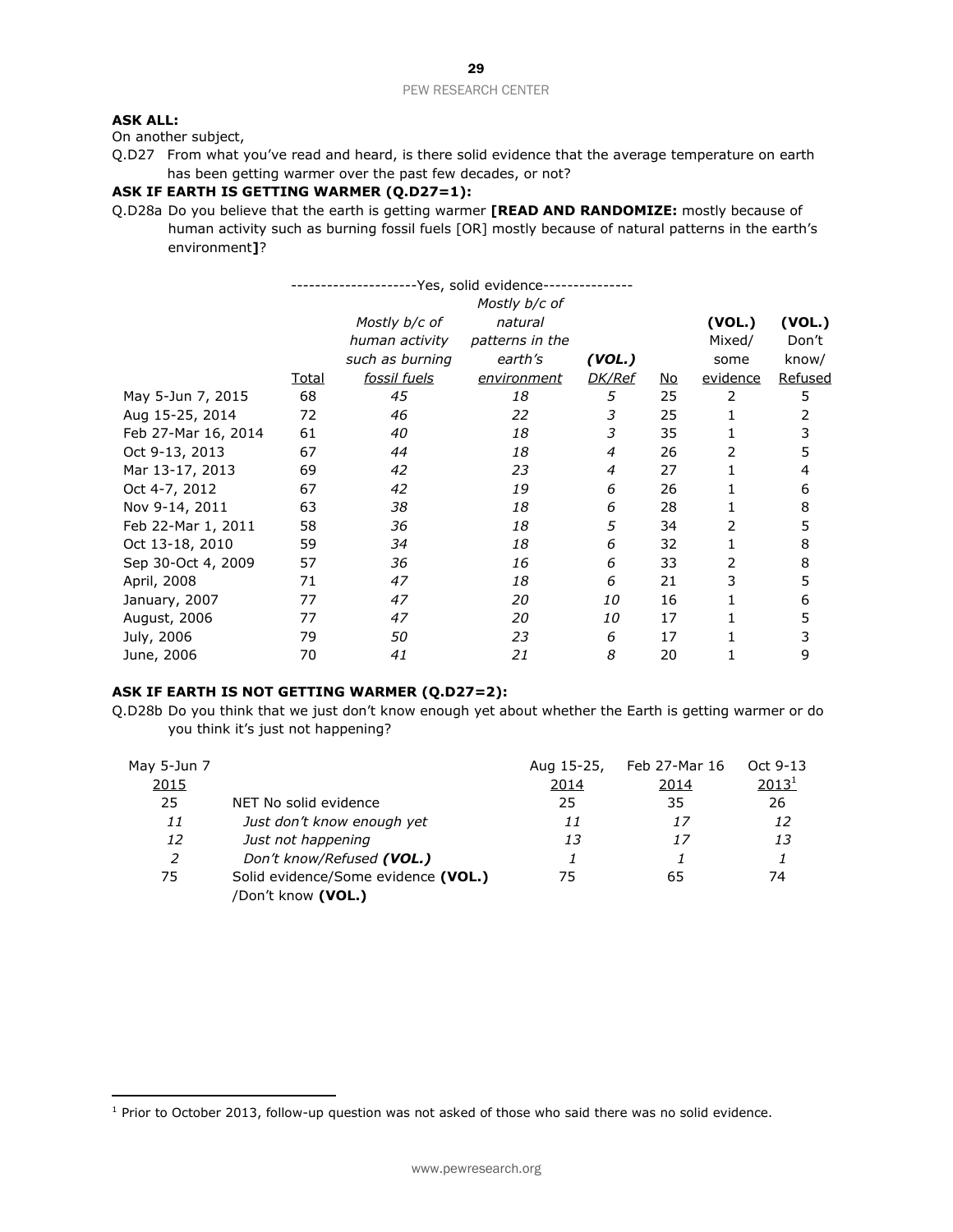### **ASK ALL:**

Q.D30 In your view, is global warming a very serious problem, somewhat serious, not too serious, or not a problem?

|                     |              |          |                 |               | (VOL.)      |
|---------------------|--------------|----------|-----------------|---------------|-------------|
|                     |              | Somewhat |                 |               | Don't know/ |
|                     | Very serious | serious  | Not too serious | Not a problem | Refused     |
| May 5-Jun 7, 2015   | 46           | 23       | 13              | 16            |             |
| Mar 13-17, 2013     | 33           | 32       | 13              | 20            |             |
| Oct 4-7, 2012       | 39           | 25       | 14              | 19            |             |
| Nov 9-14, 2011      | 38           | 27       | 16              | 17            |             |
| Oct 13-18, 2010     | 32           | 31       | 16              | 18            |             |
| Sep 30-Oct 4, 2009  | 35           | 30       | 15              | 17            |             |
| Apr 28-May 12, 2009 | 47           | 26       | 11              | 13            |             |
| April, 2008         | 44           | 29       | 13              | 11            |             |
| January, 2007       | 45           | 32       | 12              | 8             |             |
| July, 2006          | 43           | 36       | 11              | 9             |             |
| June, 2006          | 41           | 33       | 13              |               |             |
|                     |              |          |                 |               |             |

### **QUESTIONS F2-J9 HELD FOR FUTURE RELEASE**

# **BASED ON CATHOLIC (RELIG=2) [N=1,016]:**

Q.J22 As I read some phrases, please tell me whether you think each one describes Pope Francis. First, **[INSERT FIRST ITEM;RANDOMIZE, BUT ALWAYS ASK ITEM a,b, or c FIRST]**. Does this describe Pope Francis, or not? Next, **[INSERT NEXT ITEM]**. **[REPEAT IF NECESSARY:** Does this describe Pope Francis, or not?**]**

|    |                   |              |               | (VOL.)  |
|----|-------------------|--------------|---------------|---------|
|    |                   | Yes,         | No, does not  | Don't   |
|    |                   | describes    | describe Pope | know/   |
|    |                   | Pope Francis | Francis       | Refused |
|    | May 5-Jun 7, 2015 |              |               |         |
| а. | Humble            | 91           | 4             | 6       |
| b. | Compassionate     | 94           |               | 5       |
| c. | Open-minded       | 89           | 5             | 6       |
| d. | Too liberal       | 19           | 70            | 10      |
| e. | Naïve             | 15           | 76            | 9       |
| f. | Out of touch      | 11           | 80            | 8       |